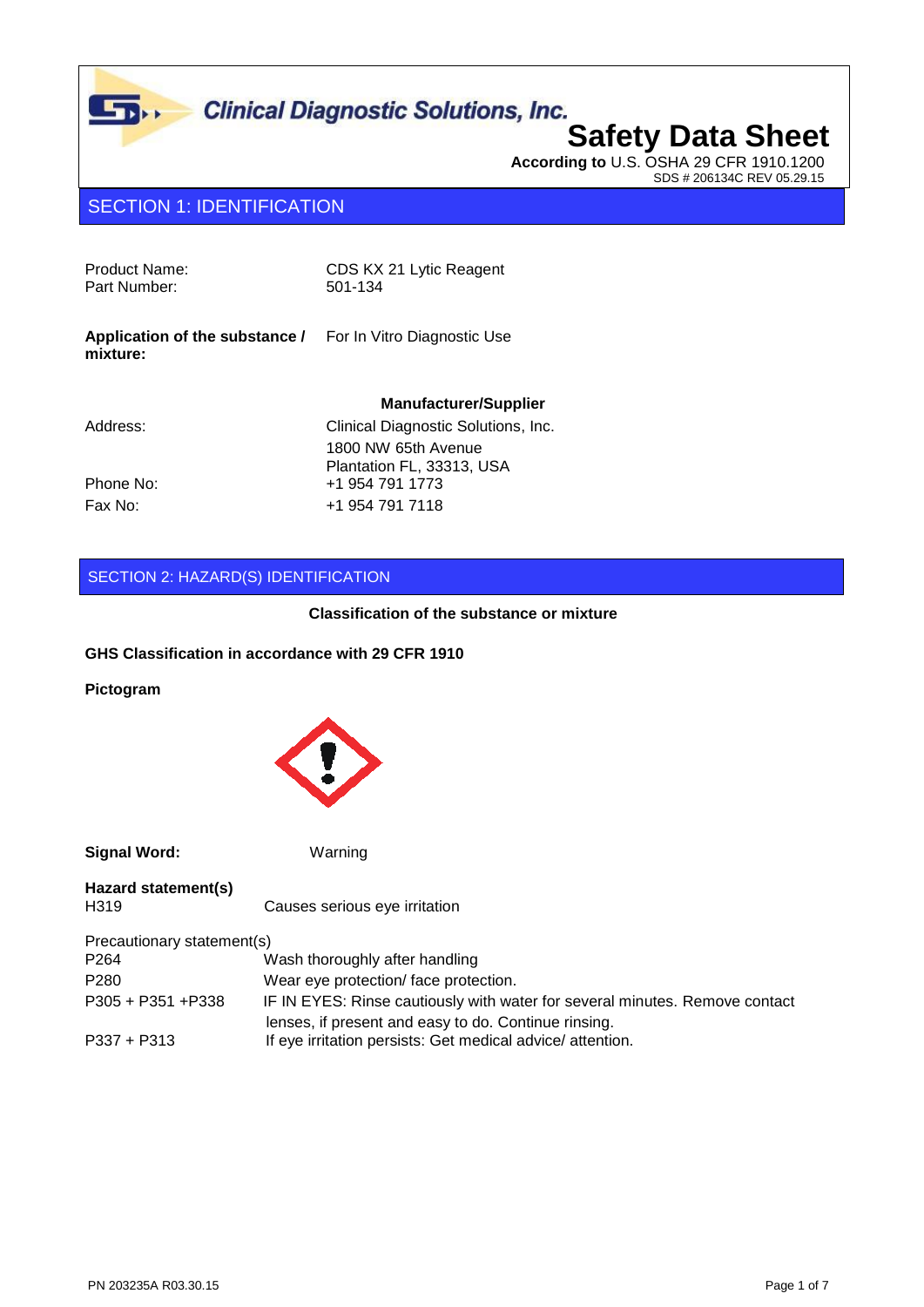

# **Clinical Diagnostic Solutions, Inc.**<br>**Safety Data Sheet**

**According to** U.S. OSHA 29 CFR 1910.1200

SDS # 206134C REV 05.29.15

#### SECTION 3: COMPOSITION/INFORMATION ON INGREDIENTS

| <b>CAS-No.</b> | <b>Component</b> | <b>Classification</b> | <b>Concentration</b> |
|----------------|------------------|-----------------------|----------------------|
|                | Proprietary      |                       |                      |
|                | Mixture          |                       |                      |

#### SECTION 4: FIRST AID MEASURES

#### **Description of first aid measures**

#### **General advice**

Consult a physician. Show this safety data sheet to the doctor in attendance. Move out of dangerous area.

#### **If inhaled**

If breathed in, move person into fresh air. If not breathing, give artificial respiration. Consult a physician.

#### **In case of skin contact**

Wash off with soap and plenty of water. Consult a physician.

#### **In case of eye contact**

Rinse thoroughly with plenty of water for at least 15 minutes and consult a physician.

#### **If swallowed**

Never give anything by mouth to an unconscious person. Rinse mouth with water. Consult a physician.

## **Most important symptoms and effects, both acute and delayed**

None

### **Indication of any immediate medical attention and special treatment needed**

No data available

#### SECTION 5: FIREFIGHTING MEASURES

#### · **Suitable extinguishing agents**

 Dry chemical, carbon dioxide (CO2), water spray or regular foam. - Caution: CO2 will displace air in confined spaces and may cause an oxygen-deficient atmosphere.

#### · **Special hazards arising from the substance or mixture**

 There are no unique chemical or reactivity hazards that would impact firefighting decisions due to the chemicals in this product.

#### SECTION 6: ACCIDENTAL RELEASE MEASURES

· **Personal precautions, protective equipment and emergency procedures** Minimize exposure by using appropriate personal protective equipment as listed in Section 8. Stop leak if possible. Keep unprotected people away.

#### · **Environmental precautions**

Prevent liquid from entering sewage system, storm drains, surface waters, and soil.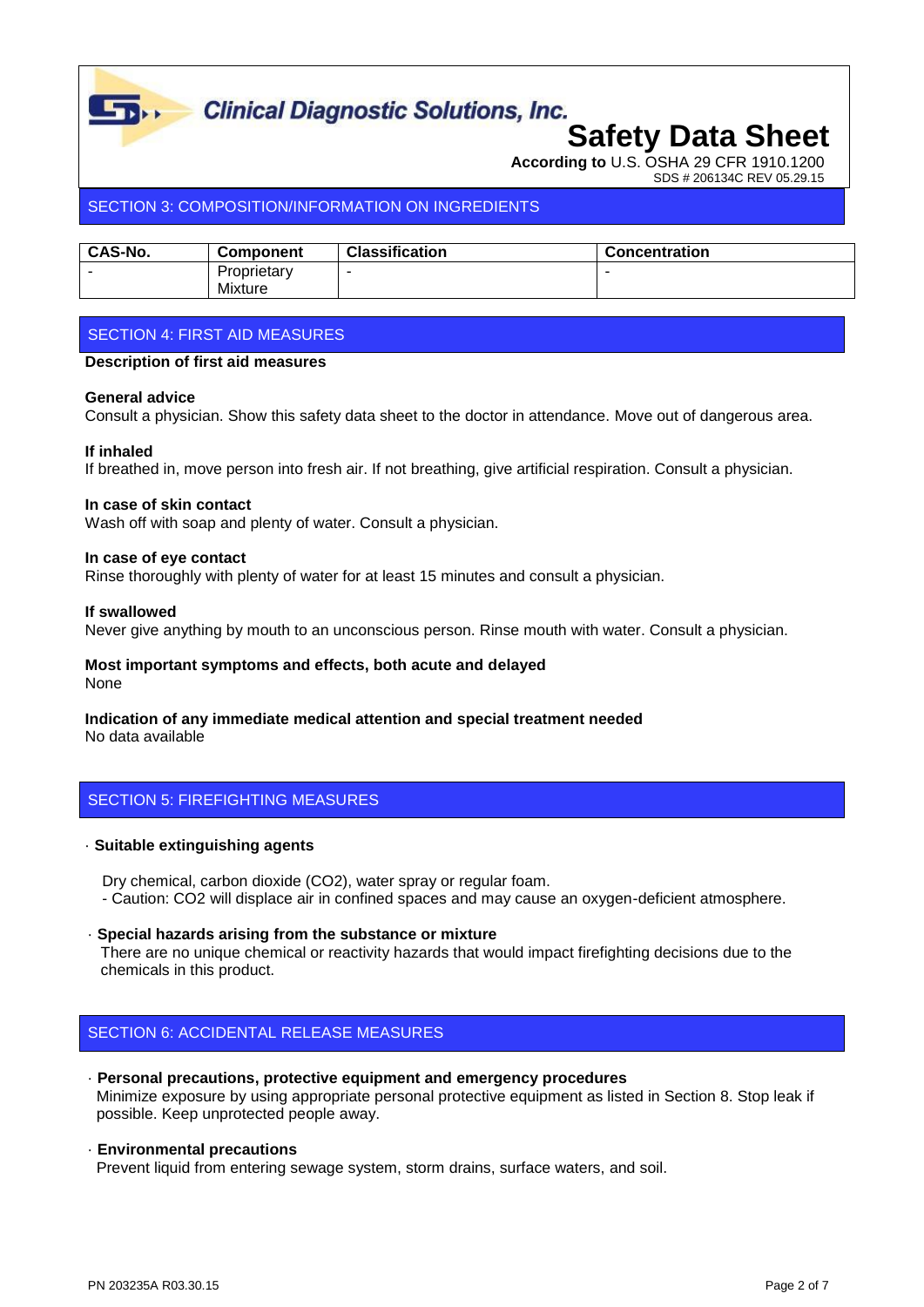

#### · **Methods and material for containment and cleaning up**

- Block small volumes of spilled or spattered product with paper towels or similar materials.
- Contain larger spills by placing absorbants around the outside edges of the spill. Absorb with any material Suitable for water-based liquids - e.g. paper towels, universal sorbents, sand, diatomite, sawdust, etc.

#### **Clean the affected area. Suitable cleaners are:**

- Detergent or similar cleansing agent.

Dispose of spilled and contaminated material in accordance with Federal, State, and Local regulations. See Section 13 for information that may impact disposal of materials contaminated with this product.

#### SECTION 7: HANDLING AND STORAGE

- · **Precautions for safe handling:** Use personal protective equipment required by the Laboratory.
- · **Measure to prevent fire:** No special measures required.

· **Storage requirements:** Store only in the original container. Store in a cool (5 - 35 °C), dry place away from away from heat and direct sunlight.

· **Further information about storage conditions:** Protect from heat and direct sunlight.

#### SECTION 8: EXPOSURE CONTROLS/PERSONAL PROTECTION

#### **Components with Occupational Exposure Limits**

| Substance name                                  | <b>Concentration</b> | <b>CAS No</b> | Occupational<br>exposure limits                        |
|-------------------------------------------------|----------------------|---------------|--------------------------------------------------------|
| 1-dodecanaminium, n,n,n-trimethyl-,<br>chloride | $< 1.0 \%$           | 112-00-5      | No occupational<br>exposure limit<br>values available. |
| <i>Isopropanol</i>                              | < 1.0 %              | 67-63-0       | TWA 200 ppm.<br><b>ACGIH (TLV)</b>                     |
| Tetradecyltrimethylammonium<br>Chloride         | < 0.1 %              | 1119-97-7     | No occupational<br>exposure limit<br>values available. |

#### **Exposure controls**

#### **Personal protective equipment**

 Always maintain good housekeeping and follow general precautionary measures. Do not eat, drink or store food and beverages in areas where chemicals or specimens are used. Wash hands before breaks, after handling reagents and specimens, and at the end of the work shift.

#### · **Breathing equipment:**

Normal use and storage of product - respiratory protection is not necessary if room is well ventilated.

 Small-volume spills (e.g. small enough to clean up with a paper towel or small sorbent pad) - respiratory protection should not be necessary if room is well ventilated.

Hazardous Materials Emergencies or Firefighting - use NIOSH/NFPA-approved respiratory protection.

· **Hand protection:**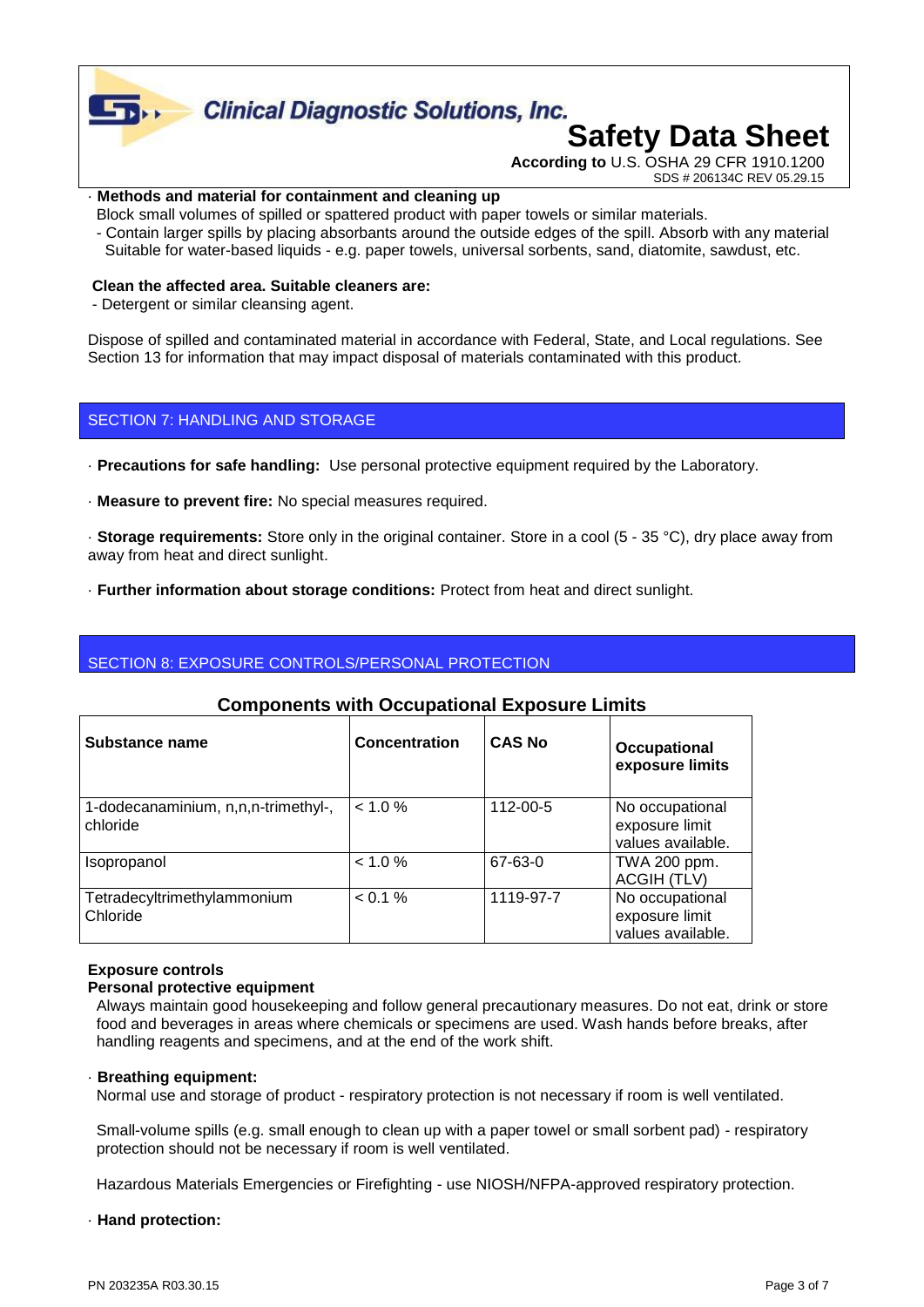

# **Clinical Diagnostic Solutions, Inc.**

# **Safety Data Sheet**

**According to** U.S. OSHA 29 CFR 1910.1200 SDS # 206134C REV 05.29.15

Wear water-resistant gloves if hand contact with the material is anticipated. Dispose of contaminated gloves after use in accordance with applicable laws and good laboratory practices.

#### · **Material of gloves and breakthrough time of the glove material:**

 The glove material must be suitable for use in a clinical chemistry laboratory and have a measured breakthrough time of at least 30 minutes, such as those with a Class 2 protection index per EN374 (or equivalent standard applicable in your region). NOTE: This recommendation applies only to the product stated in this Safety Data Sheet. When dissolving in or mixing with other substances, contact the supplier of approved gloves.

#### · **Eye protection:**

Wear safety glasses or other protective eyewear. If splash potential exists, wear full face shield or goggles.

#### · **Body protection:**

 Normal use: protect personal clothing from spatters and small spills. Wear a laboratory coat (or other protective clothing required by your institution). Larger spills (e.g. that can saturate cloth): wear appropriate water-repellant covering over clothing.

#### SECTION 9: PHYSICAL AND CHEMICAL PROPERTIES

| <b>Property</b>                               | Value                                            |
|-----------------------------------------------|--------------------------------------------------|
| Physical state                                | Liquid                                           |
| Color                                         | Colorless liquid                                 |
| Odor                                          | Odorless                                         |
| pH-value at 20 $^{\circ}$ C (68 $^{\circ}$ F) | 10.36                                            |
| Melting point                                 | Not determined                                   |
| Boiling point                                 | Not determined                                   |
| Flash point                                   | Not applicable                                   |
| Flammability (solid, gas)                     | Non flammable                                    |
| Auto igniting                                 | Product is not self-igniting.                    |
| Danger of explosion                           | Product does not present an<br>explosion hazard. |
| Vapor density                                 | Not applicable                                   |
| Density at 20 $°C$ (68 $°F$ )                 | 1 $g/mL$                                         |
| Solubility in water                           | Completely soluble                               |

#### SECTION 10: STABILITY AND REACTIVITY

- **· Thermal decomposition / conditions to be avoided** No decomposition if used and stored according to specifications.
- **· Possibility of hazardous reactions:** Reacts with strong acids and bases.
- **· Conditions to avoid:** Sunlight, warmth, heat and fire.
- **· Incompatible materials:** Strong acids and bases.
- **· Hazardous decomposition products:** No dangerous decomposition products known.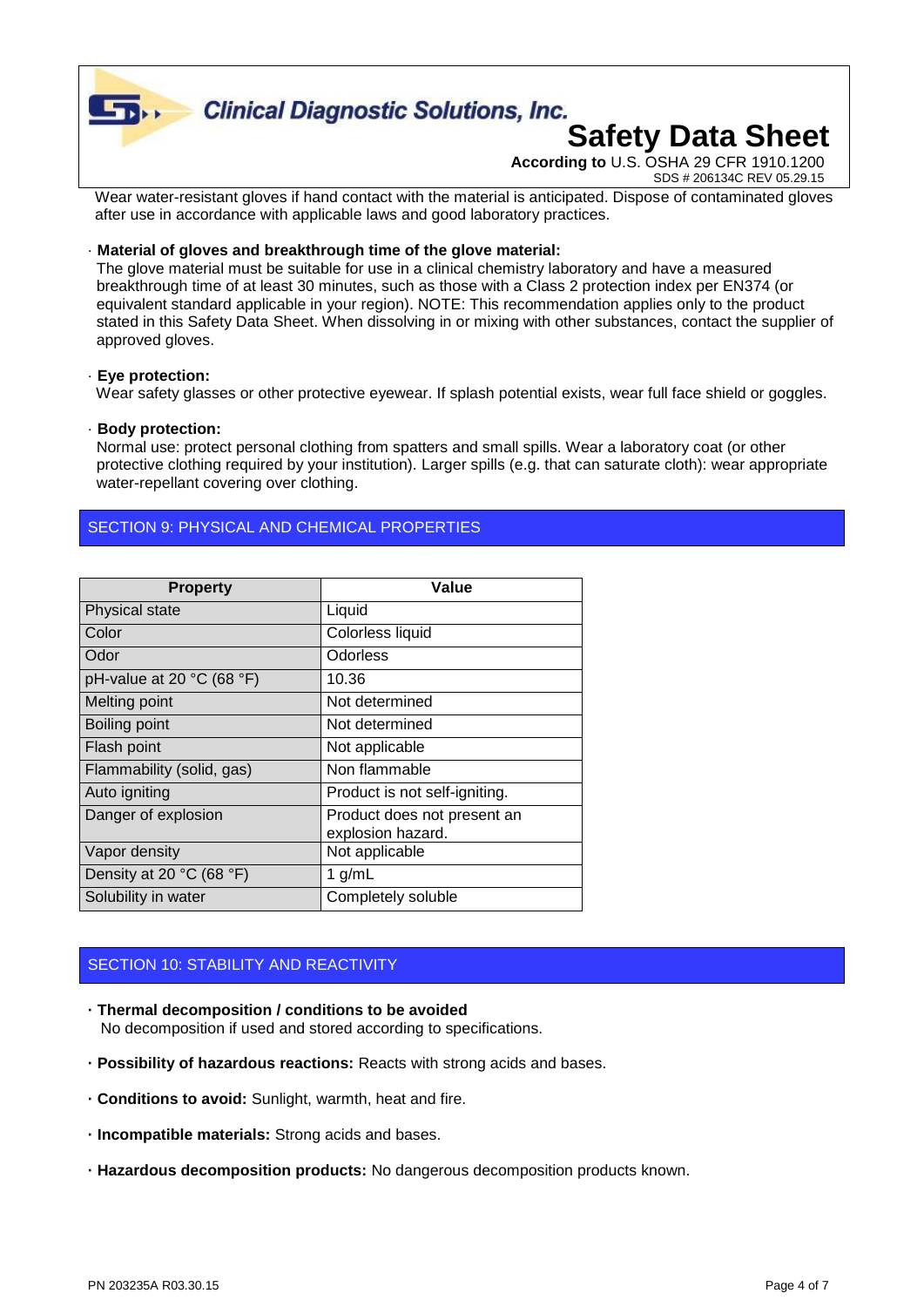# **Clinical Diagnostic Solutions, Inc.**<br>**Safety Data Sheet**

## **According to** U.S. OSHA 29 CFR 1910.1200 SDS # 206134C REV 05.29.15

SECTION 11: TOXICOLOGICAL INFORMATION

**Acute toxicity** No data available

 $\Gamma$ 

**Dermal** No data available

**Skin corrosion/irritation** No data available

**Serious eye damage/eye irritation** No data available

**Respiratory or skin sensitization** No data available

**Germ cell mutagenicity** No data available

#### SECTION 12: ECOLOGICAL INFORMATION

· **Toxicity:** No further relevant information available.

· **Marine pollutant:** No

#### · **Additional Ecological Information**

· **General notes:** Do not allow undiluted product or large quantities of it to reach ground water, water course, or sewage system.

#### · **Results of PBT and vPvB assessment**

- · **PBT:** Not applicable
- · **vPvB:** Not applicable

#### SECTION 13: DISPOSAL CONSIDERATIONS

#### **Recommendation for disposal of unused product:**

Dispose in accordance with federal, state and local regulations.

#### **Recommendation for disposal of packaging:**

 Non-contaminated packaging may be used for recycling. Refer to applicable local regulations and Institutional policies.

For disposal of contaminated packaging, refer to applicable local regulations and institutional policies.

· Recommended cleansing agent: Water with cleansing agents, if necessary.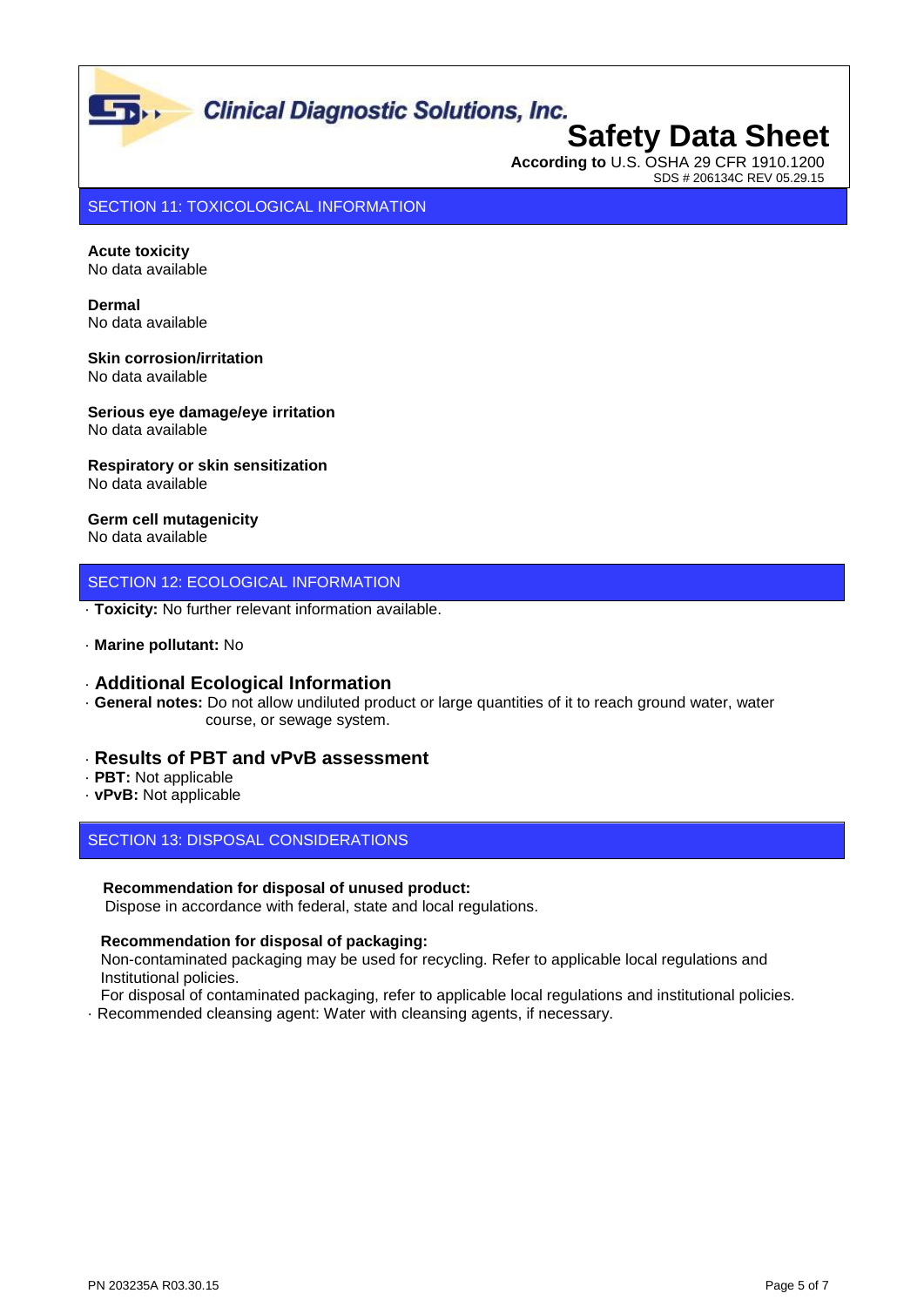SDS # 206134C REV 05.29.15

## **Safety Data Sheet According to** U.S. OSHA 29 CFR 1910.1200

SECTION 14: TRANSPORT INFORMATION

**DOT (US):** Not dangerous goods

**IMDG:** Not dangerous goods

| <b>IATA:</b><br>Not dangerous goods                                                                                                                                                                                                                                                                                                                                                                                 |                                                                             |  |
|---------------------------------------------------------------------------------------------------------------------------------------------------------------------------------------------------------------------------------------------------------------------------------------------------------------------------------------------------------------------------------------------------------------------|-----------------------------------------------------------------------------|--|
| <b>SECTION 15: REGULATORY INFORMATION</b>                                                                                                                                                                                                                                                                                                                                                                           |                                                                             |  |
| - SARA 302/304 (40CFR355.30 / 40CFR355.40):<br>Potassium Cyanide<br>Arquad 12-50                                                                                                                                                                                                                                                                                                                                    | CAS 151-50-8                                                                |  |
| - SARA 313 (40CFR372.65):<br>Isopropanol CAS 67-63-0                                                                                                                                                                                                                                                                                                                                                                |                                                                             |  |
| SARA 311/312 Hazards<br>No SARA Hazards                                                                                                                                                                                                                                                                                                                                                                             |                                                                             |  |
| - California Proposition 65 (USA):<br>. Chemicals known to cause cancer:<br>None of the ingredients is listed.<br>Chemicals known to cause female reproductive toxicity:<br>None of the ingredients is listed.<br>Chemicals known to cause male reproductive toxicity:<br>None of the ingredients is listed.<br>Chemicals known to cause developmental reproductive toxicity:<br>None of the ingredients is listed. |                                                                             |  |
| <b>Pennsylvania Right to Know Components</b><br>Cetrimonium Bromide<br>Potassium Cyanide<br><b>Tetradonium Bromide</b><br>Isopropanol<br>Dodecyltrimethylammonium Chloride                                                                                                                                                                                                                                          | CAS 57-09-0<br>CAS 151-50-8<br>CAS 1119-97-7<br>CAS 67-63-0<br>CAS 112-00-5 |  |
| <b>New Jersey Right to Know Components</b><br>Cetrimonium Bromide<br>Potassium Cyanide<br><b>Tetradonium Bromide</b><br>Isopropanol<br>Dodecyltrimethylammonium Chloride                                                                                                                                                                                                                                            | CAS 57-09-0<br>CAS 151-50-8<br>CAS 1119-97-7<br>CAS 67-63-0<br>CAS 112-00-5 |  |
| <b>Massachusetts Right to Know Components</b><br>Potassium Cyanide<br>Isopropanol                                                                                                                                                                                                                                                                                                                                   | CAS 151-50-8<br>CAS 67-63-0                                                 |  |